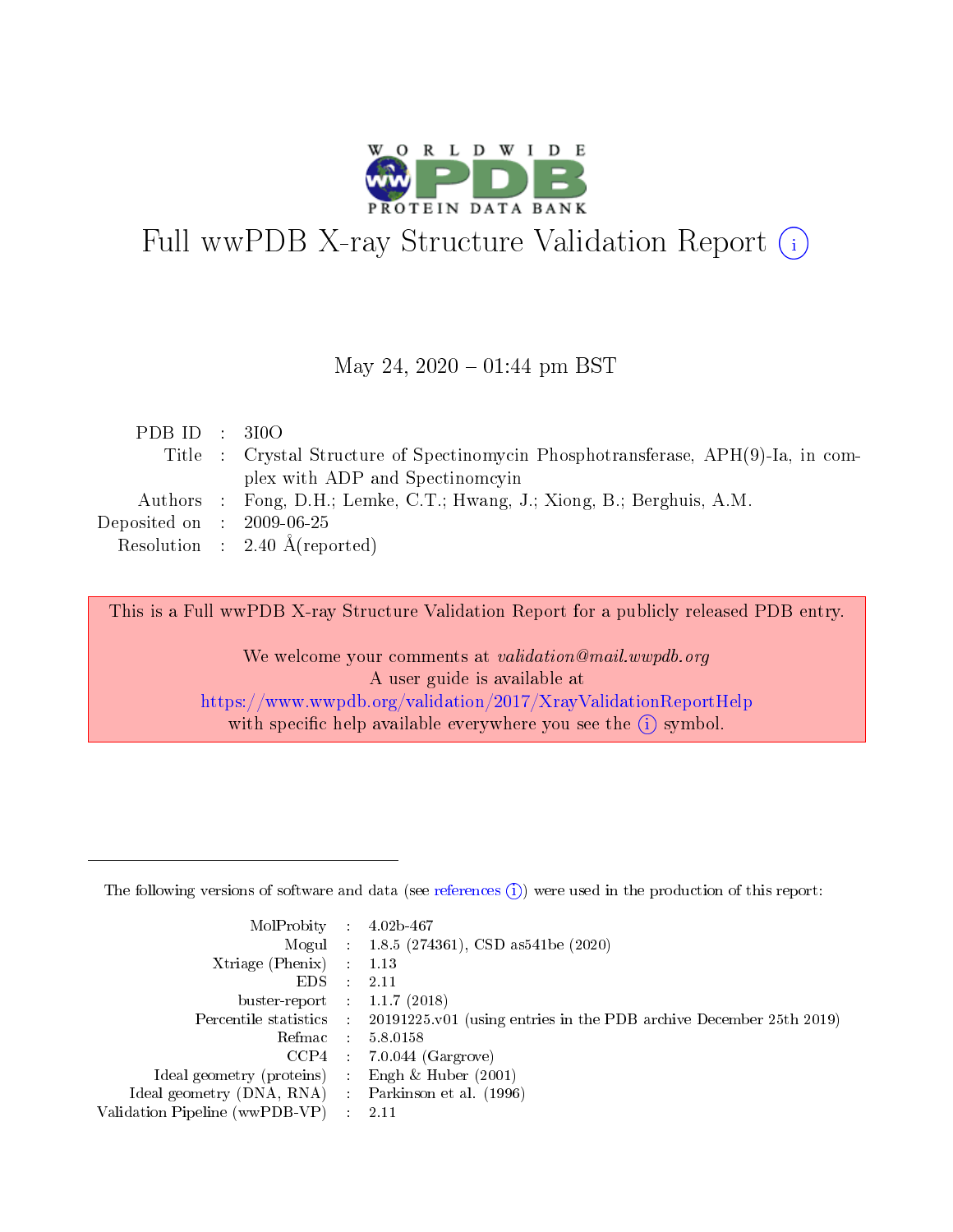# 1 [O](https://www.wwpdb.org/validation/2017/XrayValidationReportHelp#overall_quality)verall quality at a glance  $(i)$

The following experimental techniques were used to determine the structure: X-RAY DIFFRACTION

The reported resolution of this entry is 2.40 Å.

Percentile scores (ranging between 0-100) for global validation metrics of the entry are shown in the following graphic. The table shows the number of entries on which the scores are based.



| Metric                | Whole archive<br>$(\#\text{Entries})$ | Similar resolution<br>$(\#\text{Entries},\,\text{resolution}\,\,\text{range}(\textup{\AA}))$ |  |  |
|-----------------------|---------------------------------------|----------------------------------------------------------------------------------------------|--|--|
| $R_{free}$            | 130704                                | $3907(2.40-2.40)$                                                                            |  |  |
| Clashscore            | 141614                                | $4398(2.40-2.40)$                                                                            |  |  |
| Ramachandran outliers | 138981                                | $4318 (2.40 - 2.40)$                                                                         |  |  |
| Sidechain outliers    | 138945                                | $4319(2.40-2.40)$                                                                            |  |  |
| RSRZ outliers         | 127900                                | $3811(2.40-2.40)$                                                                            |  |  |

The table below summarises the geometric issues observed across the polymeric chains and their fit to the electron density. The red, orange, yellow and green segments on the lower bar indicate the fraction of residues that contain outliers for  $>=3, 2, 1$  and 0 types of geometric quality criteria respectively. A grey segment represents the fraction of residues that are not modelled. The numeric value for each fraction is indicated below the corresponding segment, with a dot representing fractions  $\epsilon=5\%$  The upper red bar (where present) indicates the fraction of residues that have poor fit to the electron density. The numeric value is given above the bar.

| Mol | $\gamma$ hain | Length | Quality of chain |     |  |  |  |  |  |
|-----|---------------|--------|------------------|-----|--|--|--|--|--|
|     |               |        | 3%               |     |  |  |  |  |  |
|     |               | 339    | 69%              | 26% |  |  |  |  |  |

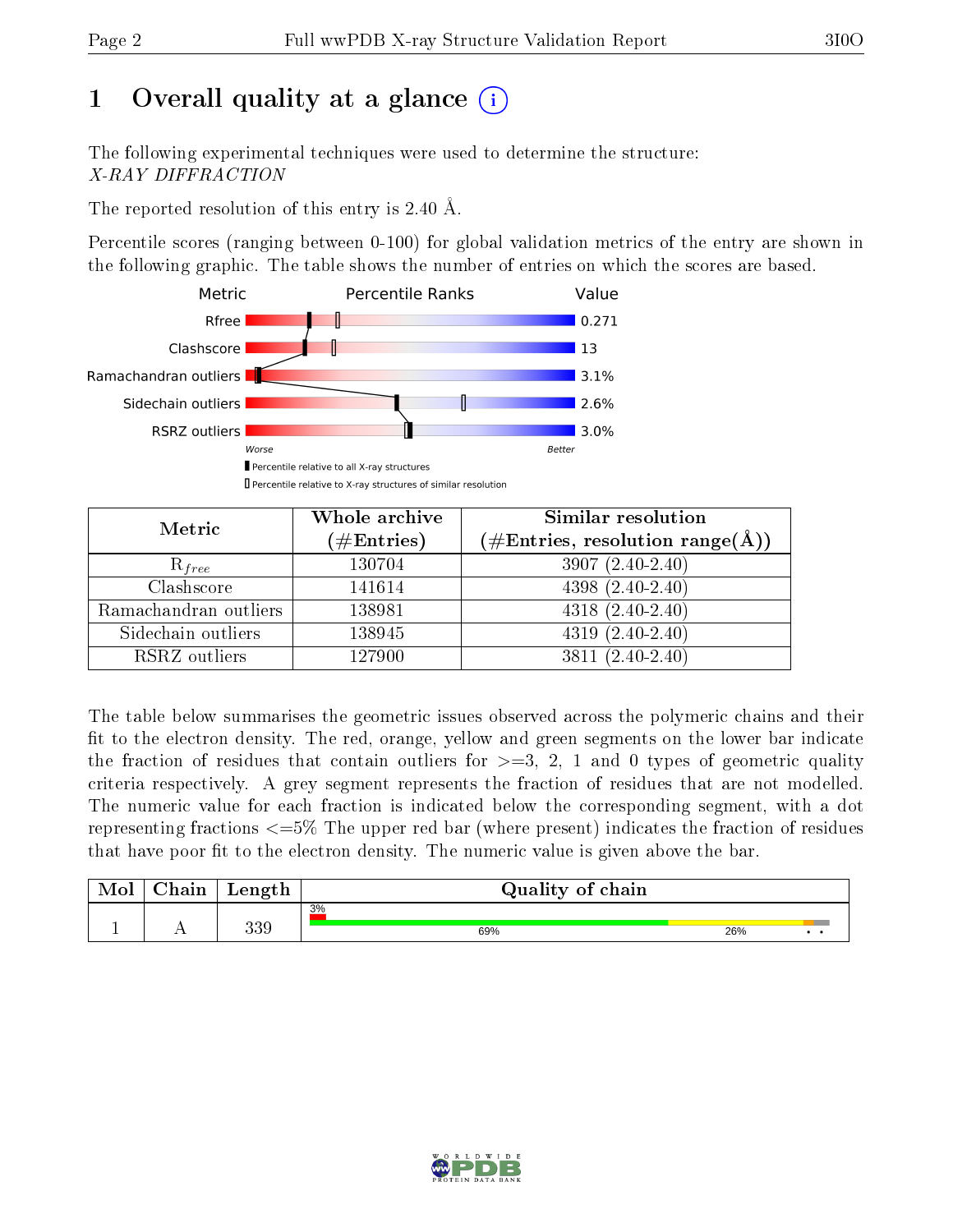# 2 Entry composition (i)

There are 6 unique types of molecules in this entry. The entry contains 2715 atoms, of which 0 are hydrogens and 0 are deuteriums.

In the tables below, the ZeroOcc column contains the number of atoms modelled with zero occupancy, the AltConf column contains the number of residues with at least one atom in alternate conformation and the Trace column contains the number of residues modelled with at most 2 atoms.

Molecule 1 is a protein called Spectinomycin phosphotransferase.

| Mol | Chain | $\perp$ Residues | $\bm{\mathrm{Atoms}}$ |      |     |     | $\text{ZeroOcc}$   AltConf   Trace |  |  |
|-----|-------|------------------|-----------------------|------|-----|-----|------------------------------------|--|--|
|     |       | 329              | <b>Total</b><br>2614  | 1685 | 442 | 483 |                                    |  |  |

There are 8 discrepancies between the modelled and reference sequences:

| Chain | Residue | Modelled   | Actual | Comment               | Reference         |
|-------|---------|------------|--------|-----------------------|-------------------|
| A     | 332     | <b>LEU</b> |        | <b>EXPRESSION TAG</b> | <b>UNP 006916</b> |
| А     | 333     | GLU        |        | <b>EXPRESSION TAG</b> | <b>UNP 006916</b> |
| А     | 334     | <b>HIS</b> |        | <b>EXPRESSION TAG</b> | <b>UNP 006916</b> |
| А     | 335     | <b>HIS</b> |        | <b>EXPRESSION TAG</b> | <b>UNP 006916</b> |
| А     | 336     | <b>HIS</b> |        | <b>EXPRESSION TAG</b> | <b>UNP 006916</b> |
| А     | 337     | <b>HIS</b> |        | <b>EXPRESSION TAG</b> | <b>UNP 006916</b> |
| А     | 338     | <b>HIS</b> |        | <b>EXPRESSION TAG</b> | <b>UNP 006916</b> |
| А     | 339     | <b>HIS</b> |        | <b>EXPRESSION TAG</b> | UNP .<br>O06916   |

• Molecule 2 is ADENOSINE-5'-DIPHOSPHATE (three-letter code: ADP) (formula:  $C_{10}H_{15}N_5O_{10}P_2$ .



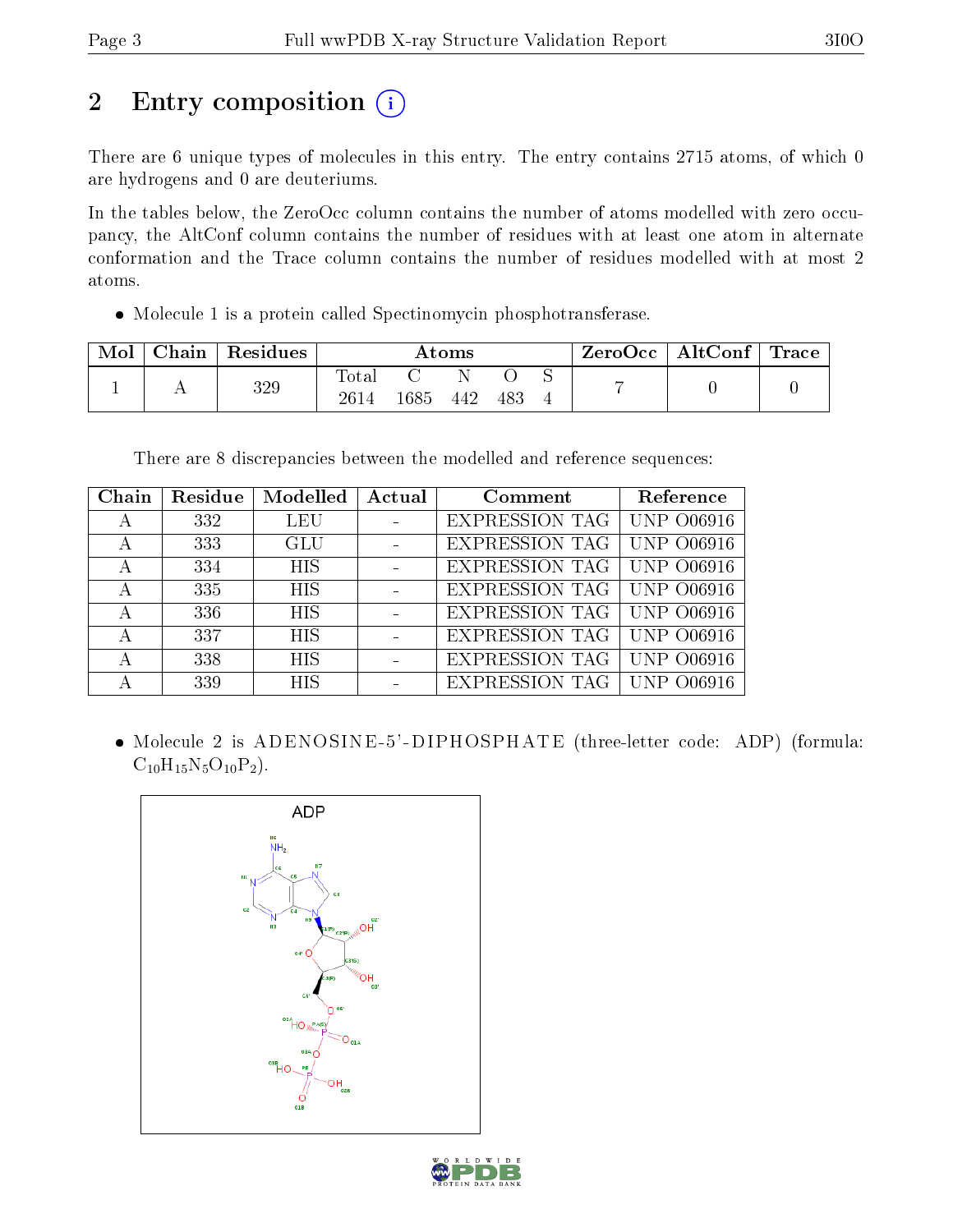| Mol | Chain   Residues | Atoms     |  |  |  | $ZeroOcc \mid AltConf$ |  |  |
|-----|------------------|-----------|--|--|--|------------------------|--|--|
|     |                  | Total C N |  |  |  |                        |  |  |

 $\bullet$  Molecule 3 is SPECTINOMYCIN (three-letter code: SMI) (formula:  $\rm{C_{14}H_{26}N_2O_8}).$ 



| Mol | $ $ Chain $ $ Residues | Atoms                         |  |  |  | $ZeroOcc \mid AltConf \mid$ |
|-----|------------------------|-------------------------------|--|--|--|-----------------------------|
|     |                        | $\mathrm{Total}$ $\mathrm{C}$ |  |  |  |                             |
|     |                        |                               |  |  |  |                             |

Molecule 4 is NICKEL (II) ION (three-letter code: NI) (formula: Ni).

|  | $\text{Mol}$   Chain   Residues | – A toms | ZeroOcc   AltConf |  |
|--|---------------------------------|----------|-------------------|--|
|  |                                 | Total Ni |                   |  |

 $\bullet$  Molecule 5 is MAGNESIUM ION (three-letter code: MG) (formula: Mg).

|  | Mol   Chain   Residues | Atoms              | $\mid$ ZeroOcc $\mid$ AltConf $\mid$ |  |
|--|------------------------|--------------------|--------------------------------------|--|
|  |                        | <b>Total</b><br>Μg |                                      |  |

Molecule 6 is water.

|  | $Mol$   Chain   Residues | Atoms | ZeroOcc   AltConf |
|--|--------------------------|-------|-------------------|
|  |                          | Total |                   |

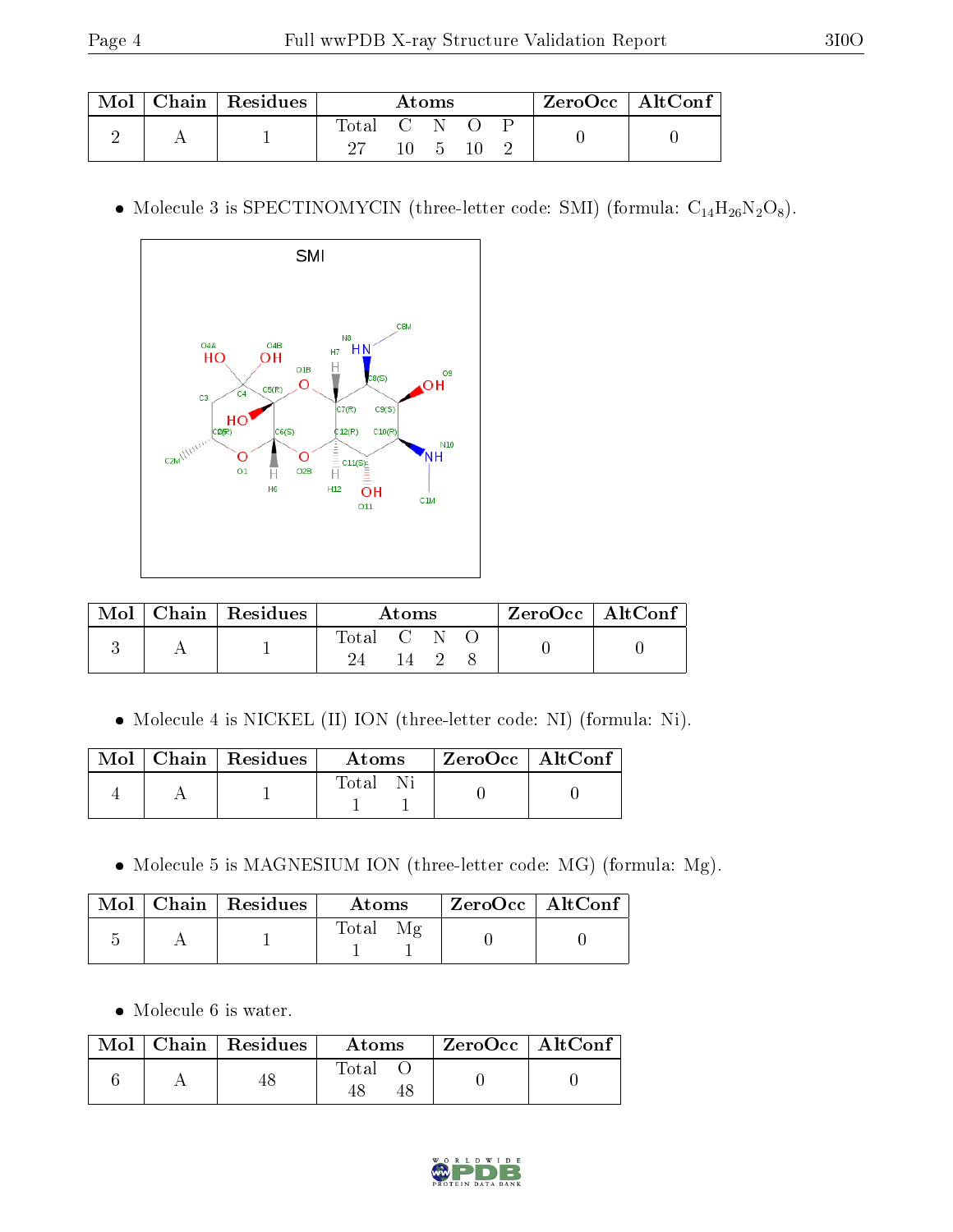# 3 Residue-property plots  $(i)$

These plots are drawn for all protein, RNA and DNA chains in the entry. The first graphic for a chain summarises the proportions of the various outlier classes displayed in the second graphic. The second graphic shows the sequence view annotated by issues in geometry and electron density. Residues are color-coded according to the number of geometric quality criteria for which they contain at least one outlier: green  $= 0$ , yellow  $= 1$ , orange  $= 2$  and red  $= 3$  or more. A red dot above a residue indicates a poor fit to the electron density (RSRZ  $> 2$ ). Stretches of 2 or more consecutive residues without any outlier are shown as a green connector. Residues present in the sample, but not in the model, are shown in grey.



• Molecule 1: Spectinomycin phosphotransferase

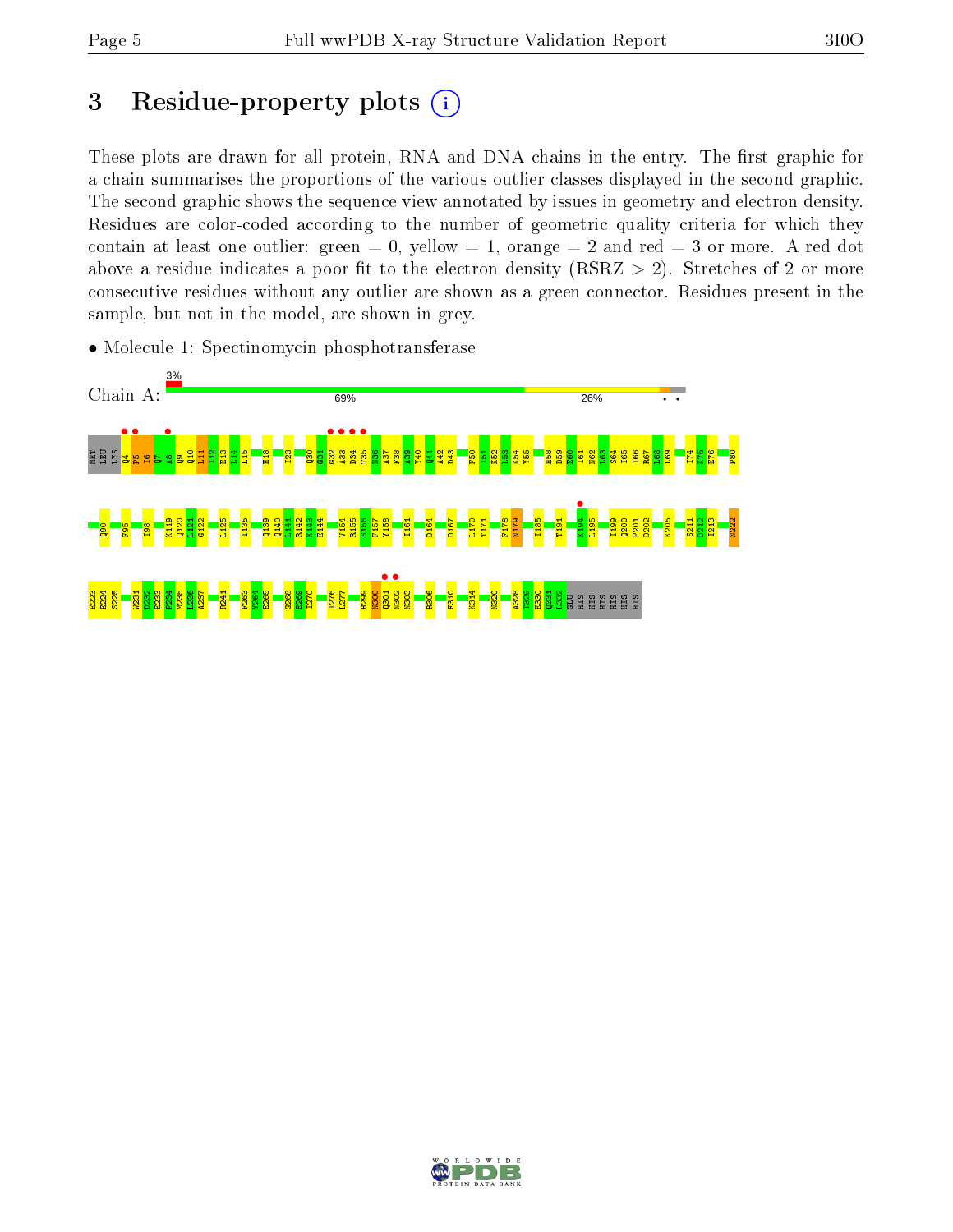# 4 Data and refinement statistics  $(i)$

| Property                                                             | Value                                              | Source     |
|----------------------------------------------------------------------|----------------------------------------------------|------------|
| Space group                                                          | P 31 2 1                                           | Depositor  |
| Cell constants                                                       | $75.01\text{\AA}$<br>139.94Å<br>$75.01\text{\AA}$  |            |
| a, b, c, $\alpha$ , $\beta$ , $\gamma$                               | $90.00^\circ$<br>$90.00^\circ$<br>$120.00^{\circ}$ | Depositor  |
| Resolution $(A)$                                                     | 37.89<br>2.40<br>$\frac{1}{2}$                     | Depositor  |
|                                                                      | 37.89<br>$-2.40$                                   | <b>EDS</b> |
| % Data completeness                                                  | 93.0 (37.89-2.40)                                  | Depositor  |
| (in resolution range)                                                | $93.1(37.89-2.40)$                                 | <b>EDS</b> |
| $R_{merge}$                                                          | (Not available)                                    | Depositor  |
| $\mathrm{R}_{sym}$                                                   | 0.07                                               | Depositor  |
| $\sqrt{I/\sigma(I)} > 1$                                             | $2.27$ (at $2.39\text{\AA}$ )                      | Xtriage    |
| Refinement program                                                   | $\overline{\text{CNS} 1.2}$                        | Depositor  |
|                                                                      | 0.229<br>0.275<br>$\sim$                           | Depositor  |
| $R, R_{free}$                                                        | 0.221<br>0.271<br>$\mathcal{L}_{\mathcal{A}}$      | DCC        |
| $\mathcal{R}_{free}$ test set                                        | 1661 reflections $(9.21\%)$                        | wwPDB-VP   |
| Wilson B-factor $(A^2)$                                              | 50.5                                               | Xtriage    |
| Anisotropy                                                           | 0.112                                              | Xtriage    |
| Bulk solvent $k_{sol}(e/\mathring{A}^3)$ , $B_{sol}(\mathring{A}^2)$ | $0.33\,$ , $35.5\,$                                | <b>EDS</b> |
| L-test for twinning <sup>2</sup>                                     | $< L >$ = 0.49, $< L2$ = 0.32                      | Xtriage    |
| Estimated twinning fraction                                          | $0.033$ for $-h,-k,l$                              | Xtriage    |
| $F_o, F_c$ correlation                                               | 0.93                                               | <b>EDS</b> |
| Total number of atoms                                                | $2715\,$                                           | wwPDB-VP   |
| Average B, all atoms $(A^2)$                                         | 54.0                                               | wwPDB-VP   |

Xtriage's analysis on translational NCS is as follows: The largest off-origin peak in the Patterson function is  $4.44\%$  of the height of the origin peak. No significant pseudotranslation is detected.

<sup>&</sup>lt;sup>2</sup>Theoretical values of  $\langle |L| \rangle$ ,  $\langle L^2 \rangle$  for acentric reflections are 0.5, 0.333 respectively for untwinned datasets, and 0.375, 0.2 for perfectly twinned datasets.



<span id="page-5-1"></span><span id="page-5-0"></span><sup>1</sup> Intensities estimated from amplitudes.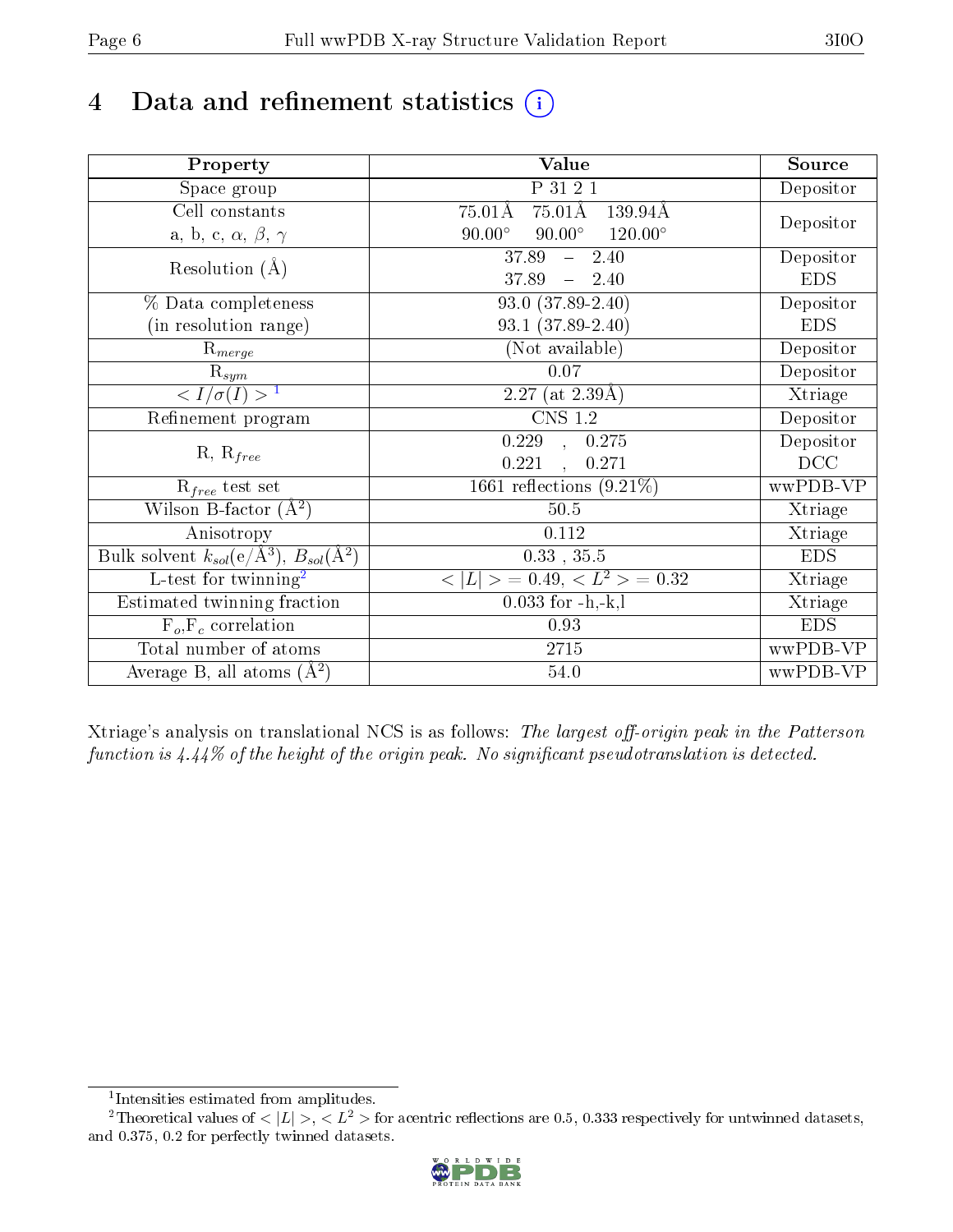## 5 Model quality  $(i)$

### 5.1 Standard geometry (i)

Bond lengths and bond angles in the following residue types are not validated in this section: NI, MG, SMI, ADP

The Z score for a bond length (or angle) is the number of standard deviations the observed value is removed from the expected value. A bond length (or angle) with  $|Z| > 5$  is considered an outlier worth inspection. RMSZ is the root-mean-square of all Z scores of the bond lengths (or angles).

| $Mol$   Chain |      | Bond lengths                    | Bond angles |        |  |
|---------------|------|---------------------------------|-------------|--------|--|
|               |      | RMSZ $ #Z  > 5$ RMSZ $ #Z  > 5$ |             |        |  |
|               | 0.36 | 0/2678                          | 0.58        | 0/3620 |  |

There are no bond length outliers.

There are no bond angle outliers.

There are no chirality outliers.

There are no planarity outliers.

#### 5.2 Too-close contacts  $(i)$

In the following table, the Non-H and H(model) columns list the number of non-hydrogen atoms and hydrogen atoms in the chain respectively. The H(added) column lists the number of hydrogen atoms added and optimized by MolProbity. The Clashes column lists the number of clashes within the asymmetric unit, whereas Symm-Clashes lists symmetry related clashes.

|  |      | Mol   Chain   Non-H   $H (model)$   $H (added)$ |      |    | $\vert$ Clashes $\vert$ Symm-Clashes |
|--|------|-------------------------------------------------|------|----|--------------------------------------|
|  | 2614 |                                                 | 2514 |    |                                      |
|  | 27   |                                                 | 12   |    |                                      |
|  |      |                                                 | 26   |    |                                      |
|  |      |                                                 |      |    |                                      |
|  |      |                                                 |      |    |                                      |
|  | 48   |                                                 |      |    |                                      |
|  | 2715 |                                                 | 2552 | 71 |                                      |

The all-atom clashscore is defined as the number of clashes found per 1000 atoms (including hydrogen atoms). The all-atom clashscore for this structure is 13.

All (70) close contacts within the same asymmetric unit are listed below, sorted by their clash magnitude.

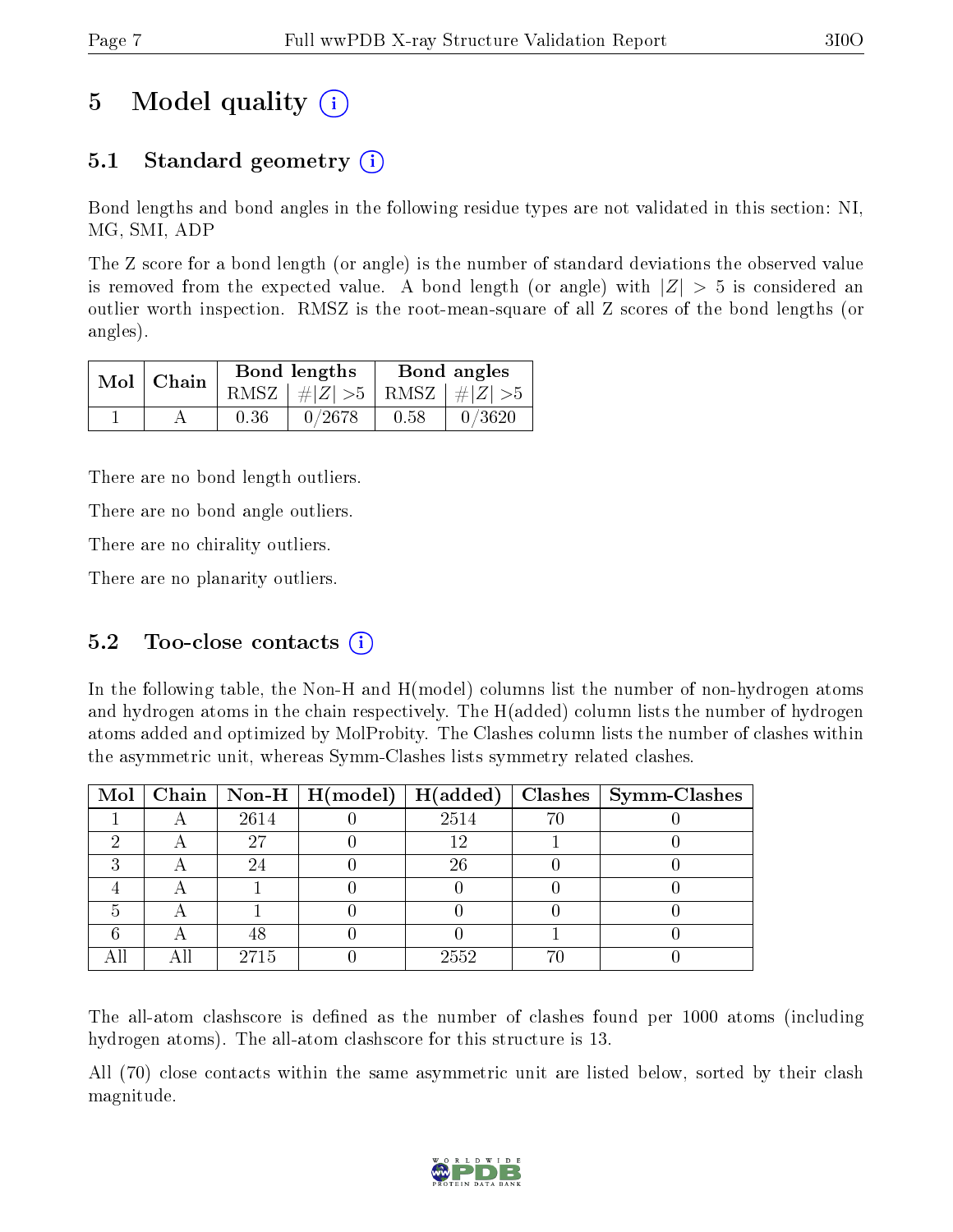| Atom-1              | Atom-2                         | Interatomic    | Clash           |  |
|---------------------|--------------------------------|----------------|-----------------|--|
|                     |                                | distance $(A)$ | overlap $(\AA)$ |  |
| 1:A:23:ILE:HD13     | 1:A:42:ALA:HB1                 | 1.34           | 1.06            |  |
| 1: A: 303: ASN: HB3 | 1: A:306: ARG: HG3             | 1.61           | 0.81            |  |
| 1:A:222:ASN:ND2     | 1:A:223:GLU:HG2                | 2.00           | 0.76            |  |
| 1: A:61:ILE:O       | 1: A:64:SER:HB3                | 1.85           | 0.75            |  |
| 1: A:235:MET:HE3    | 1:A:241:ARG:HD3                | 1.71           | 0.72            |  |
| 1:A:135:ILE:O       | 1: A: 139: GLN: HG3            | 1.91           | 0.71            |  |
| 1: A: 164: ASP: HB3 | 1: A: 167: ASP: OD2            | 1.90           | 0.71            |  |
| 1: A:5: PRO:HG2     | 1: A:6: ILE:H                  | 1.56           | 0.69            |  |
| 1:A:120:GLN:OE1     | 1:A:224:GLU:HA                 | 1.93           | 0.68            |  |
| 1:A:328:ALA:HB1     | 1: A: 330: GLU: OE2            | 1.96           | 0.64            |  |
| 1: A:23: ILE: HD13  | 1:A:42:ALA:CB                  | 2.20           | 0.64            |  |
| 1:A:54:LYS:HD3      | 1: A:59: ASP:OD1               | 1.98           | 0.64            |  |
| 1:A:199:ILE:HD13    | 1: A:276: ILE: HG12            | 1.79           | 0.64            |  |
| 1:A:202:ASP:OD2     | 1: A:205:LYS:HG2               | 1.99           | 0.63            |  |
| $1:$ A:191:THR:O    | 1:A:195:LEU:HD13               | 2.00           | 0.61            |  |
| 1:A:268:GLY:O       | 1: A:270: ILE: HG23            | 2.00           | 0.60            |  |
| 1: A:9: GLN:O       | 1: A:13: GLU: HG3              | 2.02           | 0.60            |  |
| 1:A:142:ARG:HH21    | 1:A:233:GLU:HB3                | 1.67           | 0.59            |  |
| 1:A:199:ILE:O       | 1:A:201:PRO:HD3                | 2.02           | 0.59            |  |
| 1:A:6:ILE:HB        | 1: A:10: GLN: HG2              | 1.84           | 0.59            |  |
| 1: A:52: LYS: NZ    | 6:A:639:HOH:O                  | 2.36           | 0.58            |  |
| 1: A:119: LYS: HE2  | 1: A:265: GLU:HG2              | 1.83           | 0.58            |  |
| 1:A:142:ARG:NH2     | 1: A:235:MET:HE2               | 2.20           | 0.57            |  |
| 1: A:211: SER: HB2  | 1: A:235:MET:CE                | 2.35           | 0.56            |  |
| 1: A:18: HIS: CG    | 1:A:90:GLN:HG2                 | 2.42           | 0.55            |  |
| 1: A:66: ILE: CD1   | 1: A:80: PRO:HD3               | 2.38           | 0.54            |  |
| 1: A:50: PHE: HE1   | 1:A:52:LYS:HE3                 | 1.72           | 0.53            |  |
| 1: A:277:LEU:O      | 1: A: 277: LEU: HD23           | 2.08           | 0.53            |  |
| 1: A:6: ILE: HB     | 1: A:10: GLN:CG                | 2.38           | 0.53            |  |
| 1:A:122:GLY:HA2     | 1: A:263:PHE:CE1               | 2.44           | 0.53            |  |
| 1: A: 167: ASP: HB3 | 1: A:171:THR:HB                | 1.91           | 0.53            |  |
| 1:A:4:GLN:N         | 1: A:5: PRO:CD                 | 2.72           | 0.53            |  |
| 1:A:142:ARG:NH2     | 1: A:233: GLU:HB3              | 2.24           | 0.53            |  |
| 1: A: 5: PRO: HD2   | 1: A:40: TYR:OH                | 2.10           | 0.51            |  |
| 1: A:54: LYS:HD2    | 1: A:98: ILE: HD12             | 1.94           | 0.50            |  |
| 1: A:6: ILE: HD13   | 1: A:6: ILE:H                  | 1.77           | 0.50            |  |
| 1: A: 155: ARG: HG2 | 1:A:158:TYR:CE1                | 2.47           | 0.50            |  |
| 1:A:211:SER:HB2     | 1: A: 235: MET: HE3            | 1.94           | 0.49            |  |
| 1: A:161: ILE: HD13 | 1: A:178: PHE:CD2              | 2.48           | 0.49            |  |
| 1:A:69:LEU:HD22     | 1:A:74:ILE:HD12                | 1.95           | 0.49            |  |
| 1: A:58: HIS:O      | 1:A:61:ILE:HG22                | 2.13           | 0.49            |  |
| 1: A:161: ILE: HD12 | $1: A:179: \overline{ASN:OD1}$ | 2.13           | 0.48            |  |

Continued on next page...

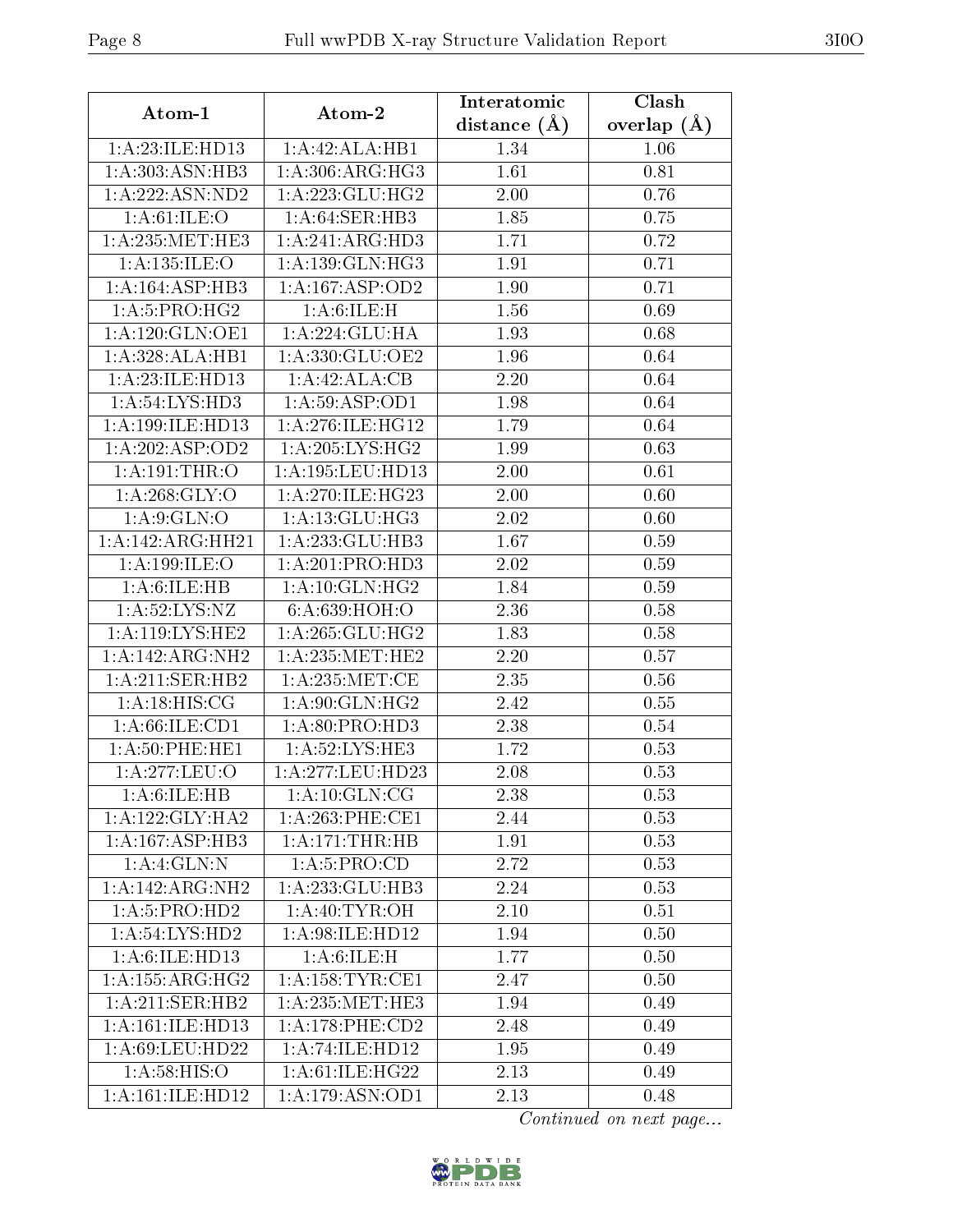| $P$ . The set of $P$ is the set of $P$ and $P$ and $P$ |                      | Interatomic       | $\overline{\text{Clash}}$ |
|--------------------------------------------------------|----------------------|-------------------|---------------------------|
| Atom-1                                                 | Atom-2               | distance $(A)$    | overlap $(A)$             |
| 1:A:33:ALA:HB2                                         | 2:A:500:ADP:O2B      | 2.13              | 0.48                      |
| 1:A:299:ARG:O                                          | 1: A:300:ASN:C       | $2.51\,$          | 0.48                      |
| 1:A:213:ILE:HG23                                       | 1:A:213:ILE:O        | 2.15              | 0.47                      |
| 1:A:154:VAL:O                                          | 1:A:157:PHE:HB2      | 2.14              | 0.47                      |
| 1: A:67: ARG: HG2                                      | 1: A:67: ARG: HH11   | 1.80              | 0.46                      |
| 1: A:23: ILE: HG23                                     | 1:A:43:ASP:O         | 2.15              | 0.46                      |
| 1:A:223:GLU:C                                          | 1: A:225: SER:H      | 2.19              | 0.46                      |
| 1:A:199:ILE:HD11                                       | 1: A:276: ILE: HA    | 1.98              | 0.46                      |
| 1: A:310: PHE: CZ                                      | 1: A:314: LYS: HD3   | 2.50              | 0.46                      |
| 1:A:211:SER:HB2                                        | 1: A:235:MET:HE2     | 1.97              | 0.46                      |
| 1: A:5: PRO:HD3                                        | 1: A:38: PHE:CD1     | 2.51              | 0.45                      |
| 1:A:10:GLN:HA                                          | 1:A:10:GLN:HE21      | 1.81              | 0.45                      |
| 1:A:62:ASN:HB3                                         | 1:A:231:TRP:O        | 2.16              | 0.45                      |
| 1: A:10: GLN: NE2                                      | 1: A:10: GLN: HA     | $\overline{2.33}$ | 0.44                      |
| 1: A: 55: TYR: CE2                                     | 1:A:95:PHE:HB3       | 2.52              | 0.44                      |
| 1: A:178: PHE:CE1                                      | 1: A: 185: ILE: HD13 | 2.52              | 0.43                      |
| 1: A:95:PHE:C                                          | 1: A:95:PHE:CD1      | 2.91              | 0.43                      |
| 1: A:161: ILE: O                                       | 1: A:161: ILE: HG13  | 2.19              | 0.43                      |
| 1:A:15:LEU:HD12                                        | 1:A:23:ILE:HD12      | 2.01              | 0.42                      |
| 1: A:301: GLN: C                                       | 1:A:303:ASN:H        | 2.22              | 0.42                      |
| 1:A:15:LEU:CD1                                         | 1:A:23:ILE:HD12      | 2.49              | 0.42                      |
| 1: A:66: ILE: HD12                                     | 1: A:80: PRO:HD3     | 2.00              | 0.42                      |
| 1:A:223:GLU:O                                          | 1:A:224:GLU:HB3      | 2.19              | 0.42                      |
| 1: A:65:ILE:O                                          | 1: A:69:LEU:HG       | 2.20              | 0.42                      |
| 1:A:11:LEU:HD22                                        | 1: A: 15: LEU: HD11  | 2.01              | 0.41                      |
| 1:A:61:ILE:HD12                                        | 1: A:140: GLN:HB3    | 2.02              | 0.41                      |
| 1:A:213:ILE:O                                          | 1:A:213:ILE:HG12     | $\overline{2.21}$ | 0.41                      |
| 1:A:144:GLU:HB2                                        | 1:A:237:ALA:HB2      | 2.03              | 0.41                      |

Continued from previous page...

There are no symmetry-related clashes.

### 5.3 Torsion angles  $(i)$

#### 5.3.1 Protein backbone (i)

In the following table, the Percentiles column shows the percent Ramachandran outliers of the chain as a percentile score with respect to all X-ray entries followed by that with respect to entries of similar resolution.

The Analysed column shows the number of residues for which the backbone conformation was analysed, and the total number of residues.

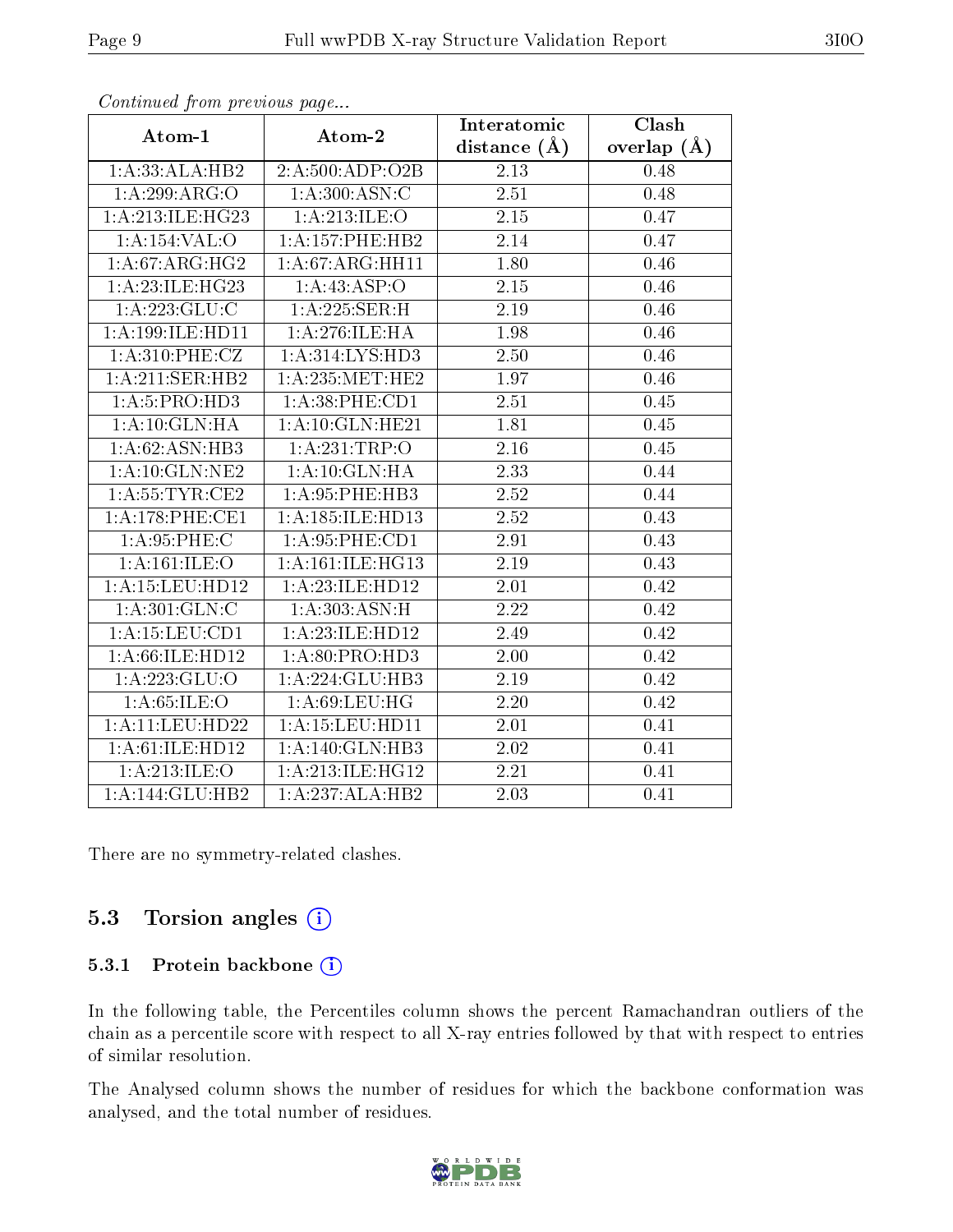| Mol   Chain | $\boldsymbol{\mathrm{Analysed}}$                     | Favoured   Allowed   Outliers   Percentiles |  |                                                      |  |  |
|-------------|------------------------------------------------------|---------------------------------------------|--|------------------------------------------------------|--|--|
|             | $\mid$ 327/339 (96%)   291 (89%)   26 (8%)   10 (3%) |                                             |  | $\begin{array}{ c c c }\n\hline\n4 & 3\n\end{array}$ |  |  |

All (10) Ramachandran outliers are listed below:

| Mol | Chain | Res | Type       |
|-----|-------|-----|------------|
| 1   | А     | 34  | ASP        |
| 1   | A     | 37  | ALA        |
| 1   | А     | 32  | <b>GLY</b> |
| 1   | A     | 222 | <b>ASN</b> |
| 1   | А     | 300 | <b>ASN</b> |
| 1   | A     | 35  | THR        |
| 1   | А     | 30  | <b>GLN</b> |
| 1   | А     | 76  | GLU        |
| 1   | А     | 302 | ASN        |
|     |       | 5   | PRO        |

#### 5.3.2 Protein sidechains  $(i)$

In the following table, the Percentiles column shows the percent sidechain outliers of the chain as a percentile score with respect to all X-ray entries followed by that with respect to entries of similar resolution.

The Analysed column shows the number of residues for which the sidechain conformation was analysed, and the total number of residues.

| Mol   Chain | Analysed                                            |            | Rotameric   Outliers   Percentiles |
|-------------|-----------------------------------------------------|------------|------------------------------------|
|             | $^{\prime}$ 272/304 (90%) $\vert$ 265 (97%) $\vert$ | $'$ 7 (3%) | 66 <br>46                          |

All (7) residues with a non-rotameric sidechain are listed below:

| Mol | Chain | Res | <b>Type</b> |
|-----|-------|-----|-------------|
|     |       |     | ILE         |
|     |       | 11  | LEU         |
|     |       | 125 | LEU         |
|     |       | 170 | LEU         |
|     |       | 179 | <b>ASN</b>  |
|     |       | 200 | <b>GLN</b>  |
|     |       | 320 | <b>ASN</b>  |

Some sidechains can be flipped to improve hydrogen bonding and reduce clashes. All (8) such sidechains are listed below:

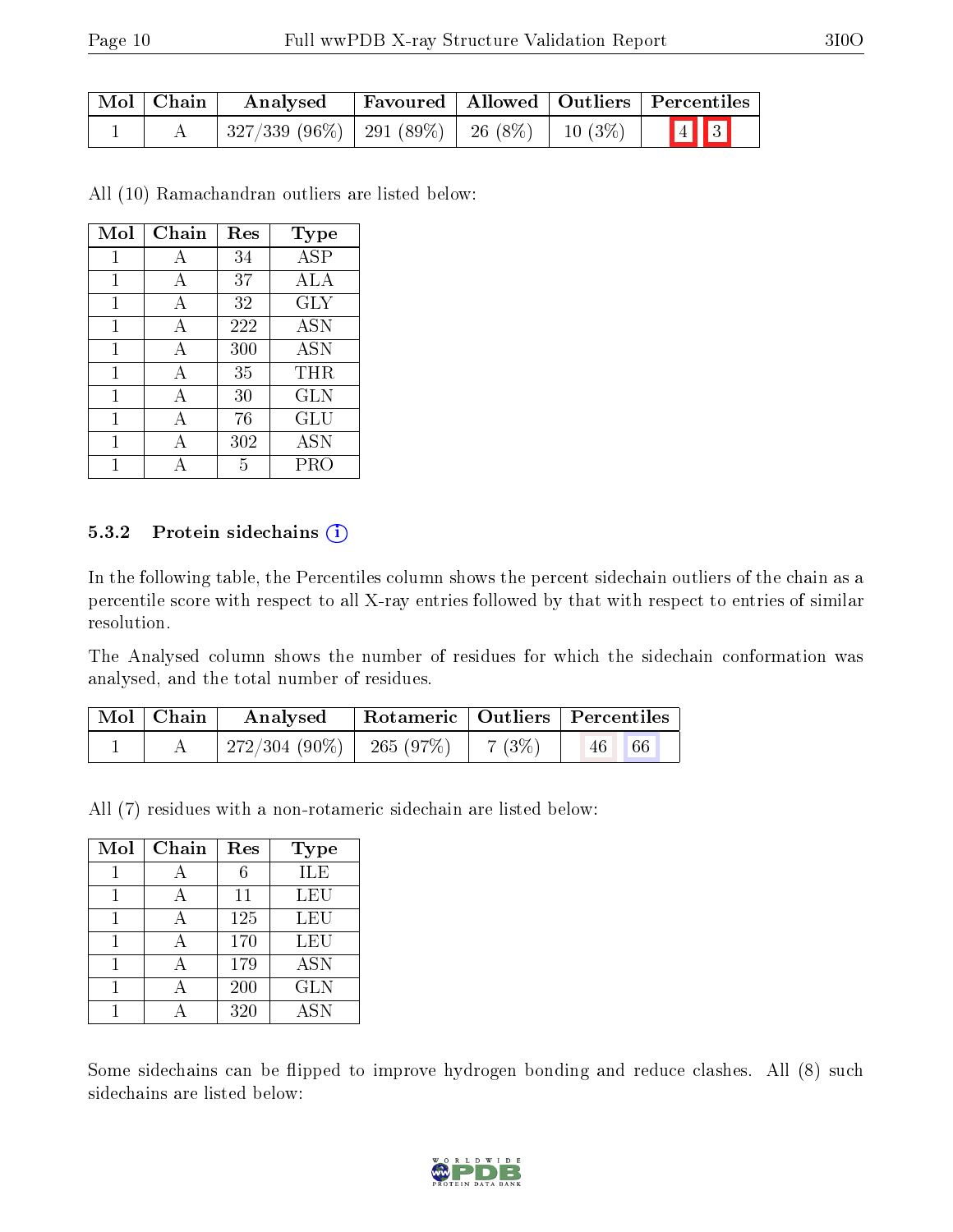| Mol | Chain | Res | <b>Type</b> |
|-----|-------|-----|-------------|
|     |       | 10  | <b>GLN</b>  |
|     |       | 111 | <b>GLN</b>  |
|     |       | 179 | <b>ASN</b>  |
| 1   | А     | 222 | <b>ASN</b>  |
| 1   | A     | 252 | <b>ASN</b>  |
| 1   |       | 294 | <b>GLN</b>  |
| 1   |       | 303 | <b>ASN</b>  |
|     |       | 320 | <b>ASN</b>  |

#### 5.3.3 RNA  $(i)$

There are no RNA molecules in this entry.

#### 5.4 Non-standard residues in protein, DNA, RNA chains  $(i)$

There are no non-standard protein/DNA/RNA residues in this entry.

#### 5.5 Carbohydrates  $(i)$

There are no carbohydrates in this entry.

### 5.6 Ligand geometry  $(i)$

Of 4 ligands modelled in this entry, 2 are monoatomic - leaving 2 for Mogul analysis.

In the following table, the Counts columns list the number of bonds (or angles) for which Mogul statistics could be retrieved, the number of bonds (or angles) that are observed in the model and the number of bonds (or angles) that are defined in the Chemical Component Dictionary. The Link column lists molecule types, if any, to which the group is linked. The Z score for a bond length (or angle) is the number of standard deviations the observed value is removed from the expected value. A bond length (or angle) with  $|Z| > 2$  is considered an outlier worth inspection. RMSZ is the root-mean-square of all Z scores of the bond lengths (or angles).

|                               |            | $\mid$ Chain $\mid$ |     | $\perp$ Res |            |             | Link    |          | Bond lengths |          |  | Bond angles |  |
|-------------------------------|------------|---------------------|-----|-------------|------------|-------------|---------|----------|--------------|----------|--|-------------|--|
| $\mid$ Mol $\mid$ Type $\mid$ |            |                     |     | Counts      | RMSZ       | $\# Z  > 2$ | Counts  | RMSZ     | E            |          |  |             |  |
|                               | SMI        |                     | 340 | -           | 26, 26, 26 | 1.81        | 6(23%)  | 32,42,42 | 1.98         | 7(21%)   |  |             |  |
|                               | <b>ADP</b> |                     | 500 | b           | 24, 29, 29 | 1.15        | (2 (8%) | 29,45,45 | 1.27         | $(10\%)$ |  |             |  |

In the following table, the Chirals column lists the number of chiral outliers, the number of chiral centers analysed, the number of these observed in the model and the number defined in the Chemical Component Dictionary. Similar counts are reported in the Torsion and Rings columns.

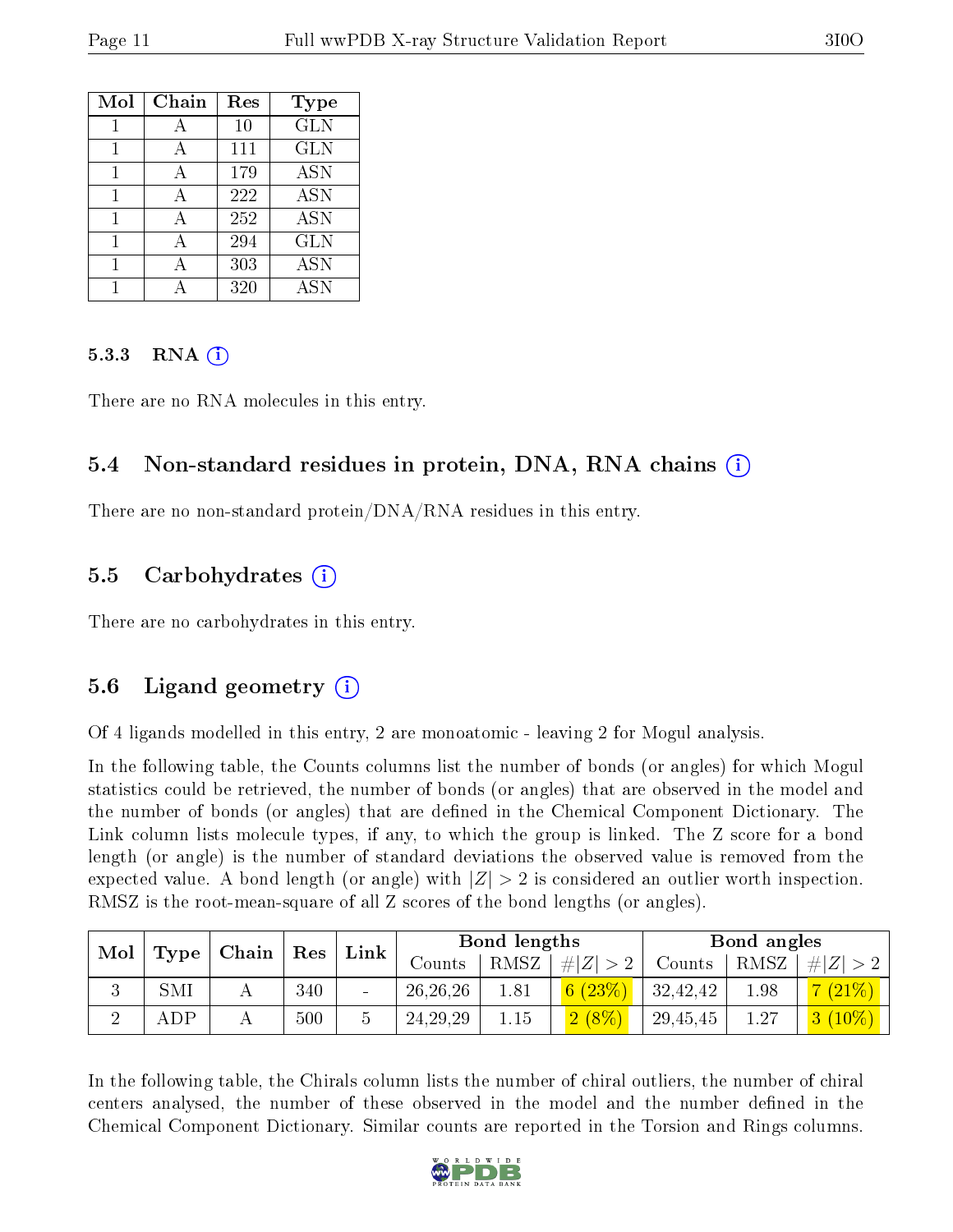| $\lq$ Mol $\lq$ |     |     |        | $\vert$ Type $\vert$ Chain $\vert$ Res $\vert$ Link $\vert$ Chirals | <b>Torsions</b>          | Rings |
|-----------------|-----|-----|--------|---------------------------------------------------------------------|--------------------------|-------|
|                 | SMI | 340 | $\sim$ |                                                                     | $0/4/61/61$   $0/3/3/3$  |       |
|                 | ADP | 500 |        |                                                                     | $1/12/32/32$   $0/3/3/3$ |       |

'-' means no outliers of that kind were identified.

All (8) bond length outliers are listed below:

| Mol            | Chain | Res | Type | Atoms     | Z       | Observed $(A$ | $Ideal(\AA)$ |
|----------------|-------|-----|------|-----------|---------|---------------|--------------|
| 3              | А     | 340 | SMI  | $C10-N10$ | $-5.73$ | 1.37          | 1.47         |
| 3              | А     | 340 | SMI  | $C5-C6$   | $-2.78$ | 1.51          | 1.53         |
| 3              | А     | 340 | SMI  | $C5-C4$   | $-2.69$ | 1.51          | 1.55         |
| 3              | А     | 340 | SMI  | $O4A-C4$  | 2.51    | 1.43          | 1.40         |
| $\overline{2}$ | А     | 500 | ADP  | $C8-N7$   | $-2.32$ | 1.30          | 1.34         |
| $\overline{2}$ | А     | 500 | ADP  | $O4'-C1'$ | 2.30    | 1.44          | 1.41         |
| 3              |       | 340 | SMI  | $O5-C5$   | 2.28    | 1.43          | 1.39         |
| 3              |       | 340 | SMI  | $C3-C2$   | 2.02    | 1.57          | 1.49         |

All (10) bond angle outliers are listed below:

| Mol            | Chain | Res | Type | Atoms                        | Z       | Observed $(°)$ | $\text{Ideal}({}^o)$ |
|----------------|-------|-----|------|------------------------------|---------|----------------|----------------------|
| 3              | А     | 340 | SMI  | $O2B$ -C <sub>6</sub> - $O1$ | $-6.22$ | 99.47          | 107.01               |
| 3              | А     | 340 | SMI  | $C3-C4-C5$                   | $-4.70$ | 104.06         | 110.30               |
| 3              | А     | 340 | SMI  | $O4B-C4-C3$                  | $-3.92$ | 98.26          | 109.31               |
| 3              | А     | 340 | SMI  | $O1-C6-C5$                   | $-3.88$ | 104.70         | 111.65               |
| $\overline{2}$ | А     | 500 | ADP  | $O4'$ -C1'-C2'               | $-3.57$ | 101.71         | 106.93               |
| $\overline{2}$ | А     | 500 | ADP  | $C3'-C2'-C1'$                | 3.48    | 106.21         | 100.98               |
| 3              | А     | 340 | SMI  | $O4B-C4-O4A$                 | $-2.36$ | 108.60         | 111.83               |
| 3              | А     | 340 | SMI  | $C8M-NS-C8$                  | $-2.28$ | 111.07         | 114.38               |
| 2              | А     | 500 | ADP  | $O2B-PB-O1B$                 | 2.27    | 119.55         | 110.68               |
| 3              | А     | 340 | SMI  | $C4-C3-C2$                   | $-2.22$ | 105.78         | 110.92               |

There are no chirality outliers.

All (1) torsion outliers are listed below:

| $\lambda$ Mol $\vert$ Chain $\vert$ Res $\vert$ Type $\vert$ |              | Atoms                 |
|--------------------------------------------------------------|--------------|-----------------------|
|                                                              | $\Delta$ DP. | $\perp$ PB-O3A-PA-O2A |

There are no ring outliers.

1 monomer is involved in 1 short contact:

|  |       |            | Mol   Chain   Res   Type   Clashes   Symm-Clashes |
|--|-------|------------|---------------------------------------------------|
|  | -500- | $\pm$ ADP. |                                                   |

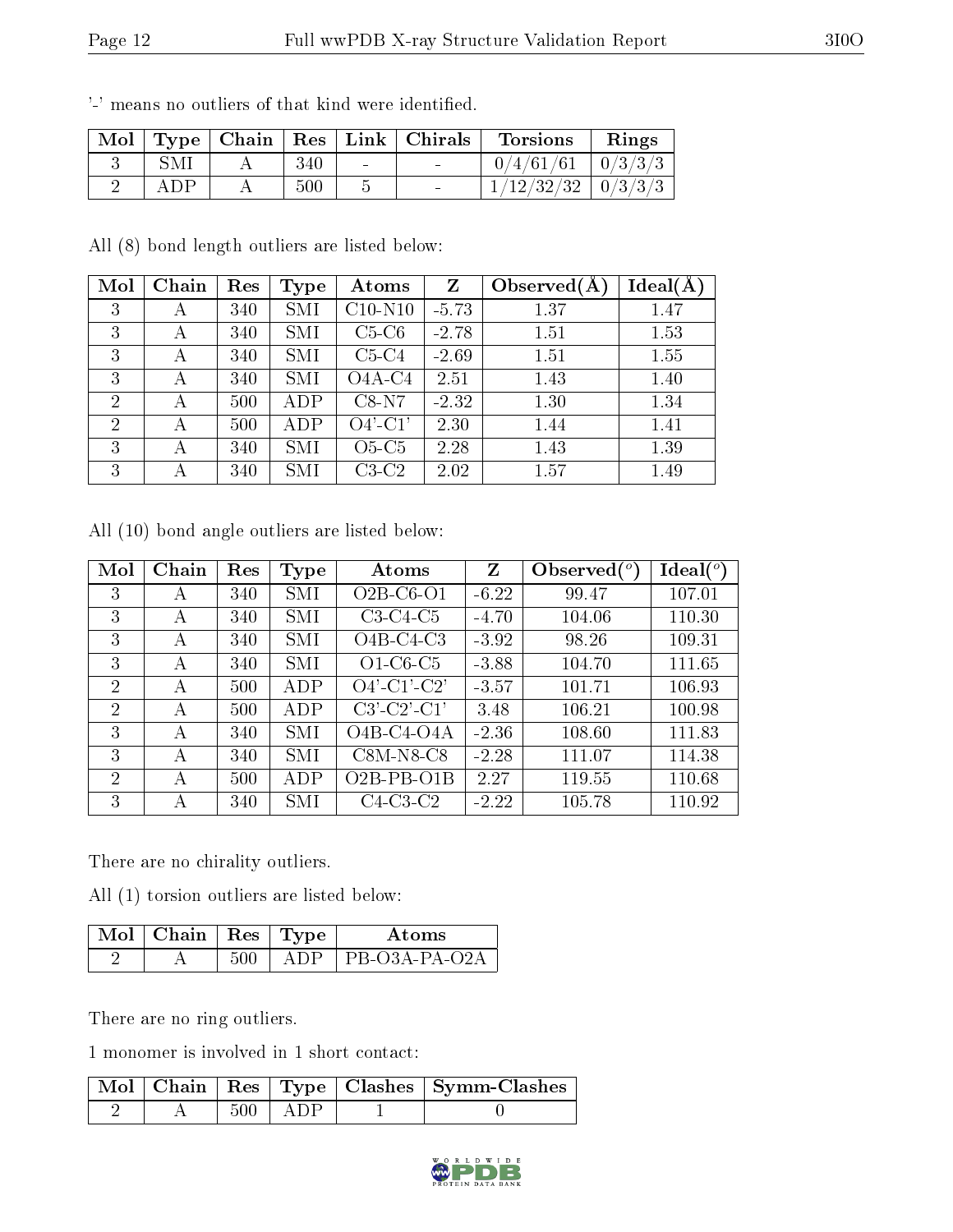The following is a two-dimensional graphical depiction of Mogul quality analysis of bond lengths, bond angles, torsion angles, and ring geometry for all instances of the Ligand of Interest. In addition, ligands with molecular weight > 250 and outliers as shown on the validation Tables will also be included. For torsion angles, if less then 5% of the Mogul distribution of torsion angles is within 10 degrees of the torsion angle in question, then that torsion angle is considered an outlier. Any bond that is central to one or more torsion angles identified as an outlier by Mogul will be highlighted in the graph. For rings, the root-mean-square deviation (RMSD) between the ring in question and similar rings identified by Mogul is calculated over all ring torsion angles. If the average RMSD is greater than 60 degrees and the minimal RMSD between the ring in question and any Mogul-identified rings is also greater than 60 degrees, then that ring is considered an outlier. The outliers are highlighted in purple. The color gray indicates Mogul did not find sufficient equivalents in the CSD to analyse the geometry.



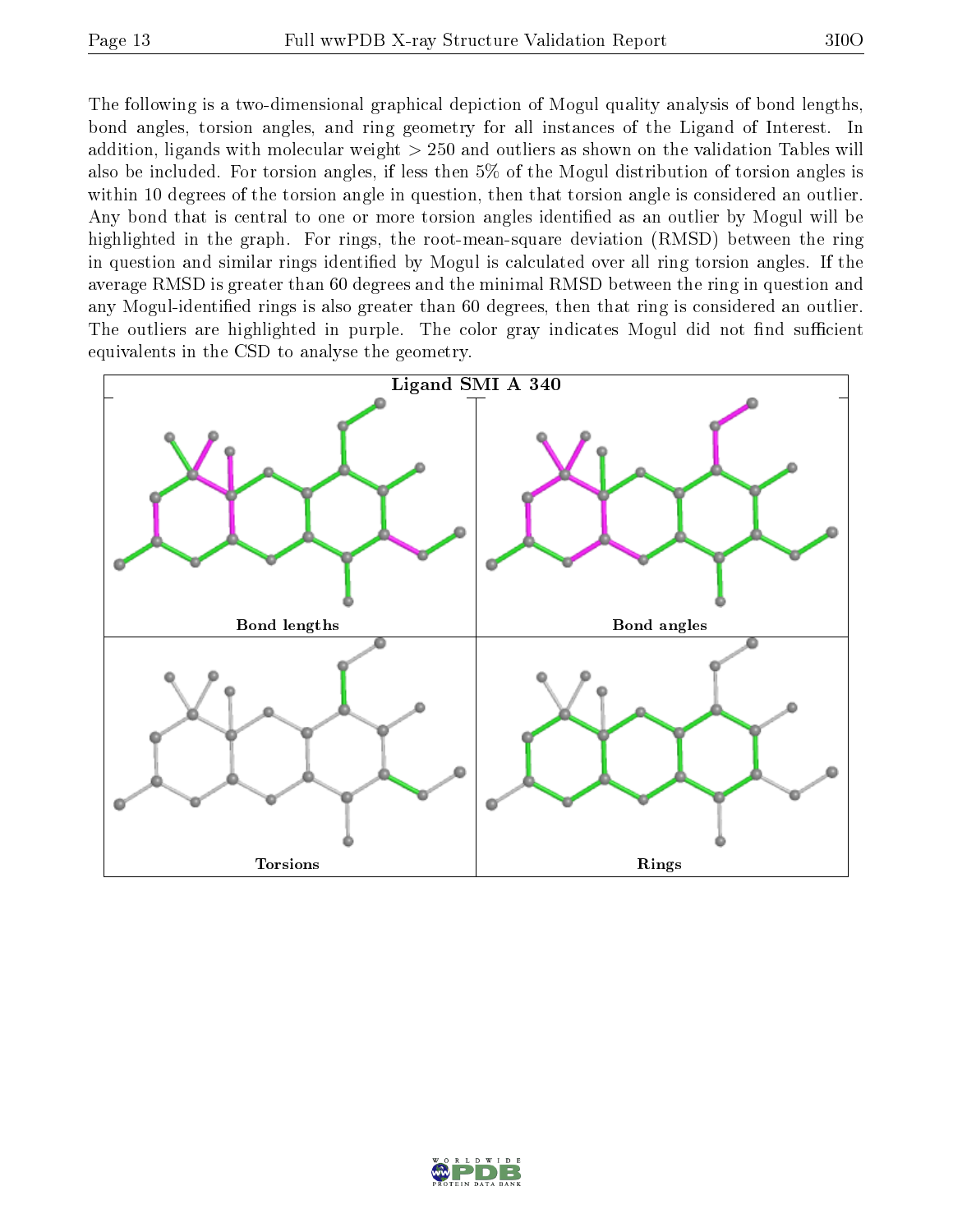

## 5.7 [O](https://www.wwpdb.org/validation/2017/XrayValidationReportHelp#nonstandard_residues_and_ligands)ther polymers (i)

There are no such residues in this entry.

### 5.8 Polymer linkage issues (i)

There are no chain breaks in this entry.

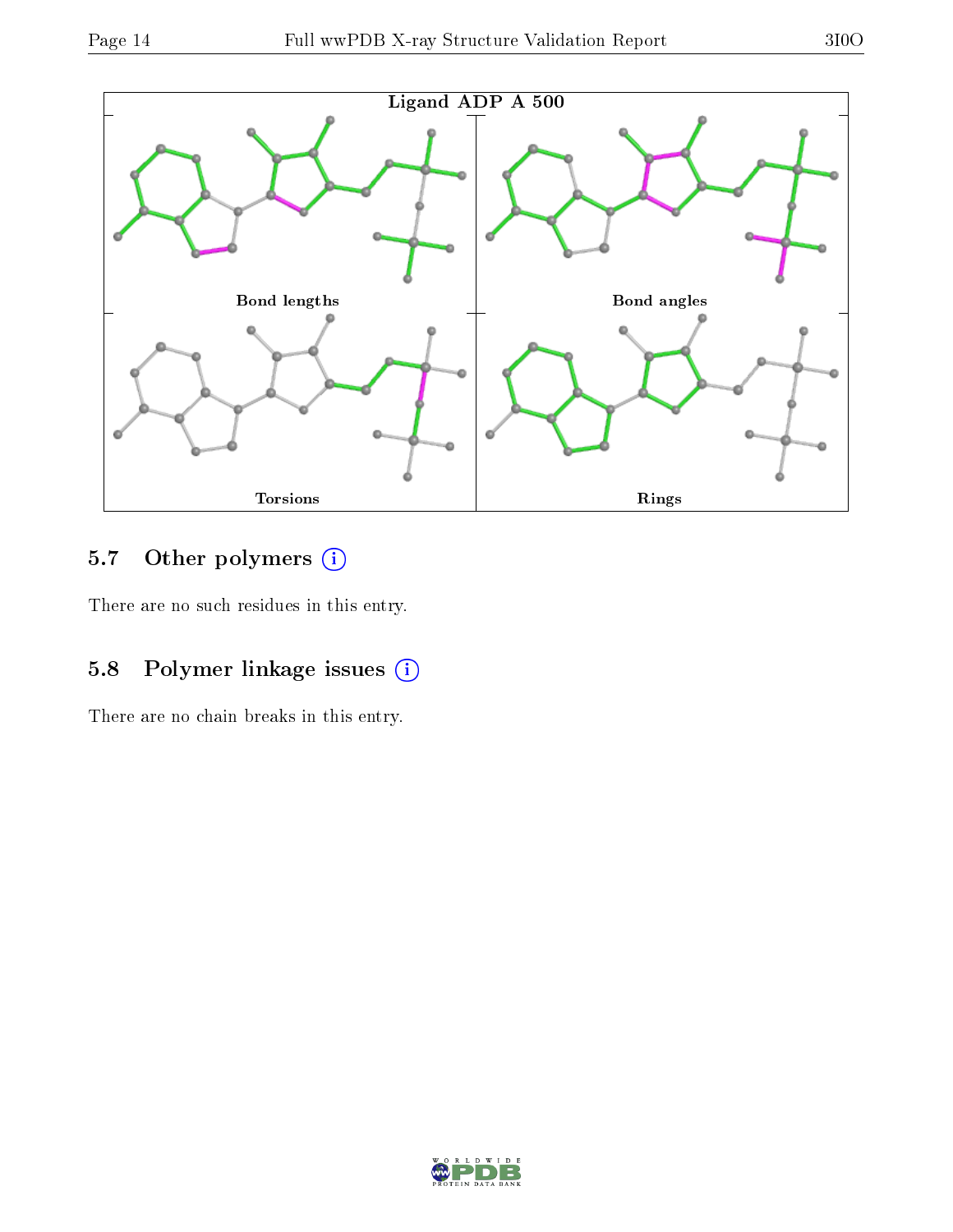## 6 Fit of model and data  $\left( \cdot \right)$

### 6.1 Protein, DNA and RNA chains (i)

In the following table, the column labelled  $#RSRZ>2'$  contains the number (and percentage) of RSRZ outliers, followed by percent RSRZ outliers for the chain as percentile scores relative to all X-ray entries and entries of similar resolution. The OWAB column contains the minimum, median,  $95<sup>th</sup>$  percentile and maximum values of the occupancy-weighted average B-factor per residue. The column labelled  $Q< 0.9$  lists the number of (and percentage) of residues with an average occupancy less than 0.9.

| $\mid$ Mol $\mid$ Chain | Analysed     | $ \langle \mathrm{RSRZ}\rangle $ | $\#\mathrm{RSRZ}{>}2$                      | $\text{OWAB}(\text{A}^2) \mid \text{Q}<0.9$ |  |
|-------------------------|--------------|----------------------------------|--------------------------------------------|---------------------------------------------|--|
|                         | 329/339(97%) | $-0.06$                          | 10 (3\%) 50 49   35, 52, 86, 104   7 (2\%) |                                             |  |

All (10) RSRZ outliers are listed below:

| Mol          | Chain | $\operatorname{Res}% \left( \mathcal{N}\right) \equiv\operatorname{Res}(\mathcal{N}_{0})\cap\mathcal{N}_{1}$ | Type         | <b>RSRZ</b> |
|--------------|-------|--------------------------------------------------------------------------------------------------------------|--------------|-------------|
| $\mathbf{1}$ | А     | 35                                                                                                           | THR          | 4.3         |
| 1            | А     | 32                                                                                                           | <b>GLY</b>   | 4.0         |
| 1            | A     | 302                                                                                                          | <b>ASN</b>   | 3.8         |
| 1            | A     | 33                                                                                                           | ALA          | 3.7         |
| 1            | A     | 5                                                                                                            | PRO          | 3.6         |
| 1            | A     | 34                                                                                                           | $_{\rm ASP}$ | 3.0         |
| 1            | A     | 194                                                                                                          | <b>LYS</b>   | 2.9         |
| 1            | А     | 301                                                                                                          | GLN          | 2.6         |
| 1            |       | 4                                                                                                            | GLN          | 2.6         |
| 1            |       | 8                                                                                                            | A L A        | $2.0\,$     |

### 6.2 Non-standard residues in protein, DNA, RNA chains (i)

There are no non-standard protein/DNA/RNA residues in this entry.

### 6.3 Carbohydrates (i)

There are no carbohydrates in this entry.

### 6.4 Ligands  $(i)$

In the following table, the Atoms column lists the number of modelled atoms in the group and the number defined in the chemical component dictionary. The B-factors column lists the minimum, median,  $95<sup>th</sup>$  percentile and maximum values of B factors of atoms in the group. The column labelled  $Q< 0.9$ ' lists the number of atoms with occupancy less than 0.9.

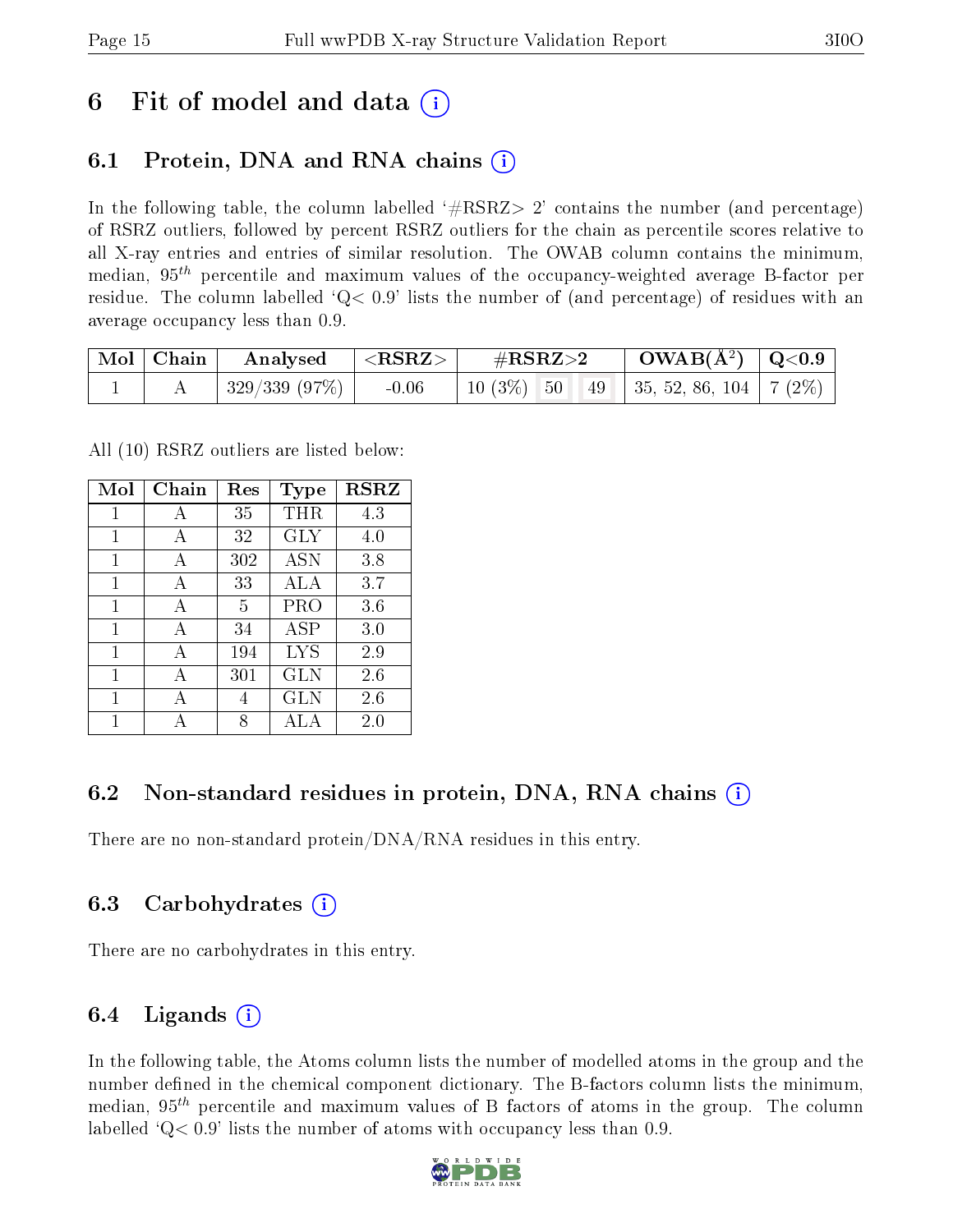| Mol | Type | Chain | Res | Atoms | $_{\rm RSCC}$ | <b>RSR</b> | $B\text{-factors}(\mathbf{A}^2)$ | $\mathrm{Q}{<}0.9$ |
|-----|------|-------|-----|-------|---------------|------------|----------------------------------|--------------------|
|     | ADP  |       | 500 | 27/27 | 0.88          | 0.16       | 49,53,63,68                      |                    |
|     | МG   |       | 502 |       | 0.97          | 0.23       | 47, 47, 47, 47                   |                    |
|     | SMI  |       | 340 | 24/24 | 0.98          | 0.15       | 30, 36, 39, 43                   |                    |
|     |      |       | 501 |       | 0.99          | 0.04       | 35, 35, 35, 35                   |                    |

The following is a graphical depiction of the model fit to experimental electron density of all instances of the Ligand of Interest. In addition, ligands with molecular weight  $> 250$  and outliers as shown on the geometry validation Tables will also be included. Each fit is shown from different orientation to approximate a three-dimensional view.